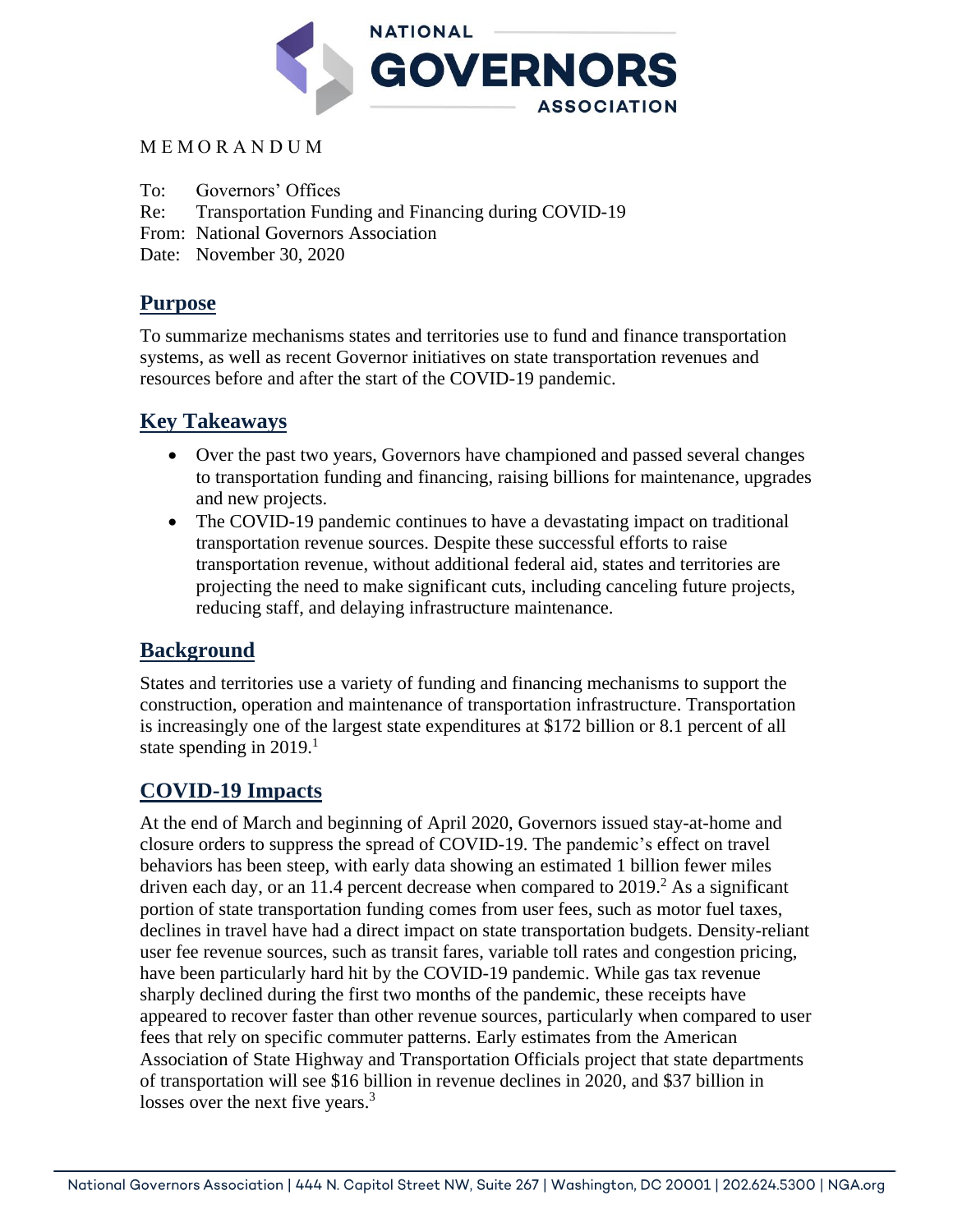

**Figure 1: Estimated Individual Monthly Motor Vehicle Travel in the United States**

*Figure 1: Data from the U.S. Department of Transportation, Federal Highway Administration[, Traffic Volume Trends](https://www.fhwa.dot.gov/policyinformation/travel_monitoring/tvt.cfm) (September, 2020)*

As the scope and length of the pandemic continues to grow, states are revising budget projections for both FY20 and future years. For example, the **Maryland** Department of Transportation released a draft six-year capital budget with \$2.9 billion in reductions— \$1.9 billion of which is specifically as a result of COVID-19 associated revenue declines—including \$500 million in delayed issuance of airport revenue bonds. 4 **California**, which has recorded a 30 to 40 percent decrease in monthly passenger vehicle traffic, and a 5 to 10 percent decrease in freight traffic, forecasts a revenue loss of \$1.2 billion this year and a combined \$2.6 billion over the next five fiscal years. At the current trajectory, the state predicts it will take 4 to 5 years before transportation revenues return to levels experienced prior to the pandemic. **Oregon** reports collecting \$27 million less in gas tax revenue between January and August 2020, and estimates the State Highway Fund will collect \$170 million less in in 2020 and 2021. 5 In September, **Virginia** predicted \$870 million in lost revenue over the next two years as a result of reduced sales and vehicle taxes.<sup>6</sup> **Pennsylvania's** Department of Transportation reported in November that it has already lost nearly \$400 million in revenue as a result of reduced travel, and expects to lose a total of \$500 to \$600 million in 2020.<sup>7</sup>

Transit agencies have also been particularly hard hit by the impact COVID-19 has had on travel. The Washington Metropolitan Area Transit Authority (WMATA), spanning **Maryland**, **Virginia**, and the District of Columbia, reports the combined ridership on

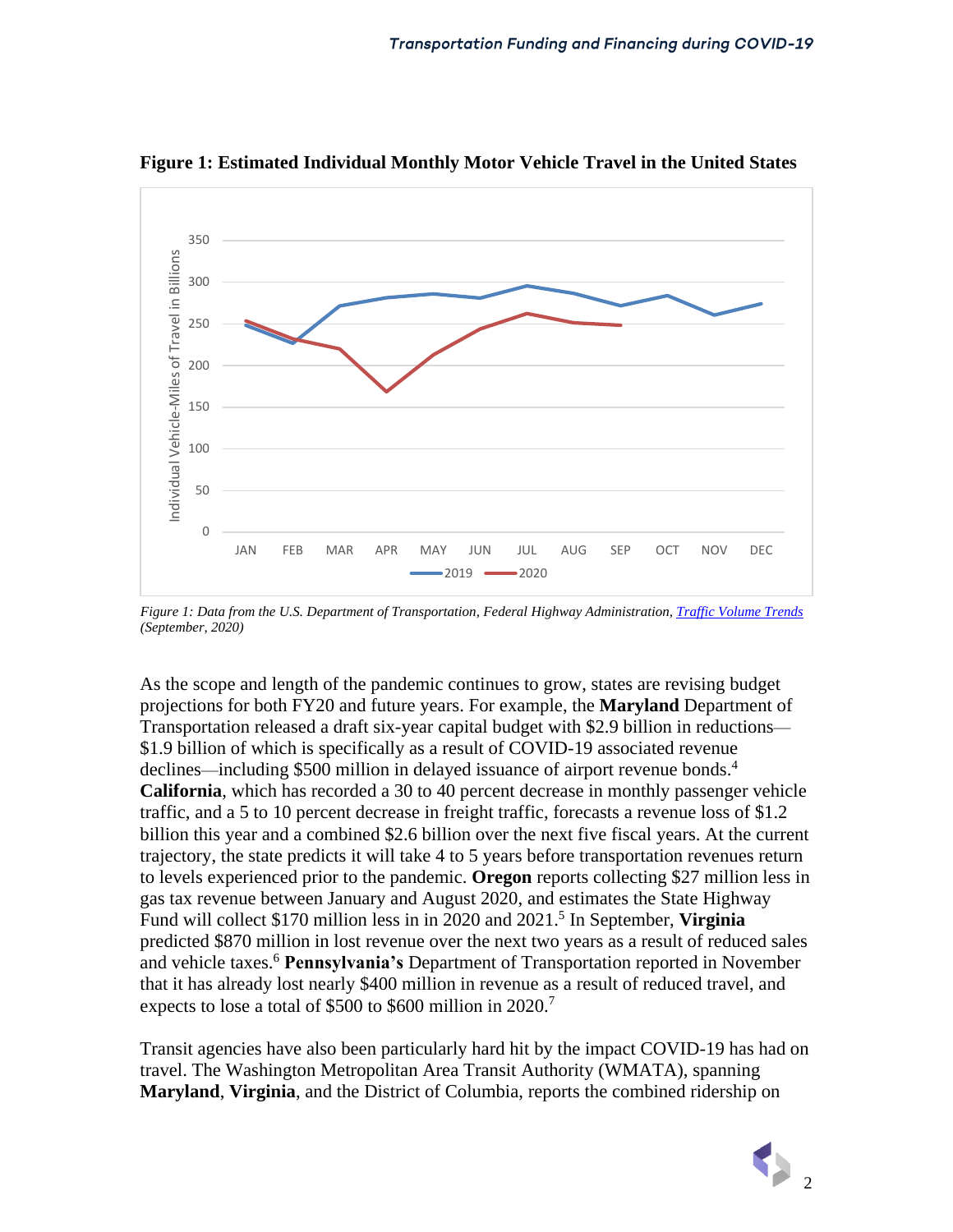Metrorail and Metrobus in September 2020 is down by nearly 80 percent from prepandemic levels and is facing a budget shortfall of \$200 million in 2020 and projections of \$560 million in reduced revenue in 2021. <sup>8</sup> Without additional aid, the agency has projected it would need to eliminate weekend service, reduce train frequency to every 30 minutes, cutting more than half of all bus routes, closing 19 of the 91 stations, and cutting 2,400 jobs. **New York's** Metropolitan Transportation Authority (MTA), the largest transit agency in North America, has drafted an updated budget projecting a deficit of \$12.4 billion between 2021 and 2024, and without additional federal aid, has projected it would need to consider reducing \$1.2 billion in bus and subway services, through reduced routes and frequency, and reduce the agency's workforce by nearly 9,400 jobs.<sup>9</sup>

While many states were able to take advantage of reduced congestion to speed up active construction projects, COVID-19 also kept many projects from moving forward. As of August 2020, 28 states have announced at least one transportation project has been delayed or postponed as a result of COVID-19, either due to revenue shortfalls, delays in response to public health guidance, or disruptions in the supply chain. Transportation agencies have also incurred additional costs and delays as they have transitioned to virtual workplaces. Motor Vehicle and Licensure agencies, i.e. DMVs, face substantial backlogs and Governors have issued a variety of exemptions for [expired licenses](https://www.nga.org/memos/policy-scan-drivers-license-rules/) and testing requirements.

Beyond the financial implications, COVID-19 has had a direct impact on transportation operations and personnel. As of October, more than 200 transit agency employees have died from COVID-19. A recent pilot study in New York City found an estimated 24 percent<sup>10</sup> of bus and subway workers had contracted the virus, though the MTA notes only 7.3 percent of the agency's transit workers had taken leave due to the virus.<sup>11</sup> Despite reduced congestion on the roadways, several states have also reported an increase in reckless driving with increased rates of speeding, crashes and fatalities, including in work zones, endangering road construction personnel.<sup>12</sup>

## **Transportation Funding and Financing Mechanisms**

Federal sources, including grants and the federal highway trust fund, account for nearly 27 percent of state transportation funding. Outside of federal funds, states raise transportation funds through a combination of motor fuel taxes, sales taxes, vehicle registration fees, tolls and other mechanisms. Most states deposit all or a portion of collected transportation revenue into a separate transportation fund.<sup>13</sup> Notably, 32 states have constitutional restrictions prohibiting the use of transportation funds for nontransportation purposes. $14$ 

Prior to the COVID-19 pandemic derailing most legislative priorities, Governors passed changes to their transportation funding and financing mechanisms, raising billions of dollars for maintenance and new projects. <sup>15</sup> Below are descriptions of the various types of funding and financing mechanisms and a few of the key policy changes and Governor-led initiatives that have gone into effect, as well as information on some initiatives that emerged in response to the pandemic. Notably, several local and statewide ballot

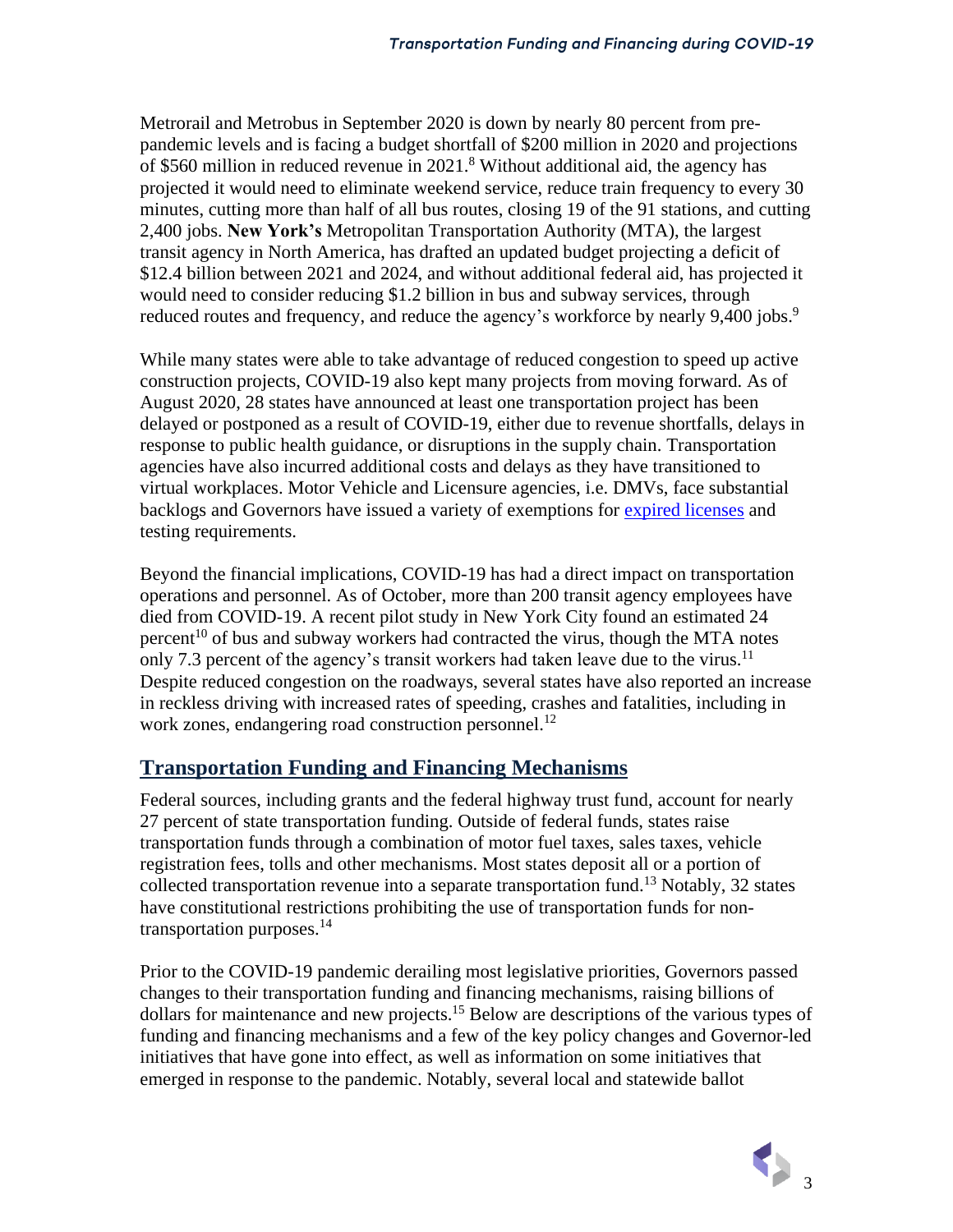measures for transportation funding were cancelled or postponed in light of the pandemic, including in **Oregon**, **New Jersey**, and **Colorado**. 16

#### **Funding and Revenue Sources**

### *User Fees and Transportation Taxes*

A significant portion of transportation funding sources are considered "user fees," which consist of an excise on the use of transportation through either individual trips, reoccurring costs connected to transportation, or a fee tied to the purchase and registration of a vehicle. These fees and taxes are described below. Across the various user fee mechanisms, states often set separate rates for passenger vehicles and commercial trucks.<sup>17</sup>

### **Motor Fuel Taxes**

Fuel taxes are a fixed or indexed tax collected at the point of sale of vehicle fuel, primarily diesel and unleaded gasoline. In addition to the federal motor fuel tax, all states collect their own separate motor fuel taxes. Motor fuel taxes are the single largest source of state transportation funding, accounting for nearly 40% of all revenue. The degree of reliance on motor fuel tax revenue varies from state to state, ranging from 29 – 60 percent of state transportation funding. In 2019, states collected at least a combined \$44 billion in motor fuel taxes.

Twenty states index or adjust the motor fuel tax rate based on inflation or other metrics, such as the price of gasoline.<sup>18</sup> Since 2013, 30 states have increased the fuel tax rate.<sup>19</sup> States typically set different rates for gasoline and diesel, with the average state gasoline tax being 25.6 cents per gallon and 26.25 cents per gallon for diesel.<sup>20</sup> Further, several states have begun piloting or implementing Road Usage Charge programs or mileage-based user fees to replace or supplement the state motor fuel tax.

#### *Key 2019 and 2020 State Funding Initiatives*

In 2019, five states (**Alabama**, **Arkansas**, **Illinois**, **Ohio** and **Utah**) passed increases to their gasoline or diesel taxes. Four of the states (**Alabama**, **Arkansas**, **Illinois**, and **Ohio**), included a variable-rate component to adjust the motor fuel tax over time to keep pace with inflation. In 2020, **Virginia** passed a gas tax increase and linked the rate to the Consumer Price Index, which prior to the pandemic was projected to raise \$1 billion over the next four years. $^{21}$ 

- **Alabama** passed the Rebuild Alabama Act of 2019, which included a 10 cent per gallon fuel tax increase, with a phased-in adjustment to track with the National Highway Construction Cost Index over the next three years. The state also introduced an annual electric vehicle and hybrid vehicle registration fee.<sup>22</sup>
- **California**'s SB1, originally passed in 2017 and reaffirmed by a ballot initiative, continues to provide approximately \$5.2 billion per year in increased transportation revenue through a 12 cents per gallon increase in gasoline excise taxes, a 20 cents per

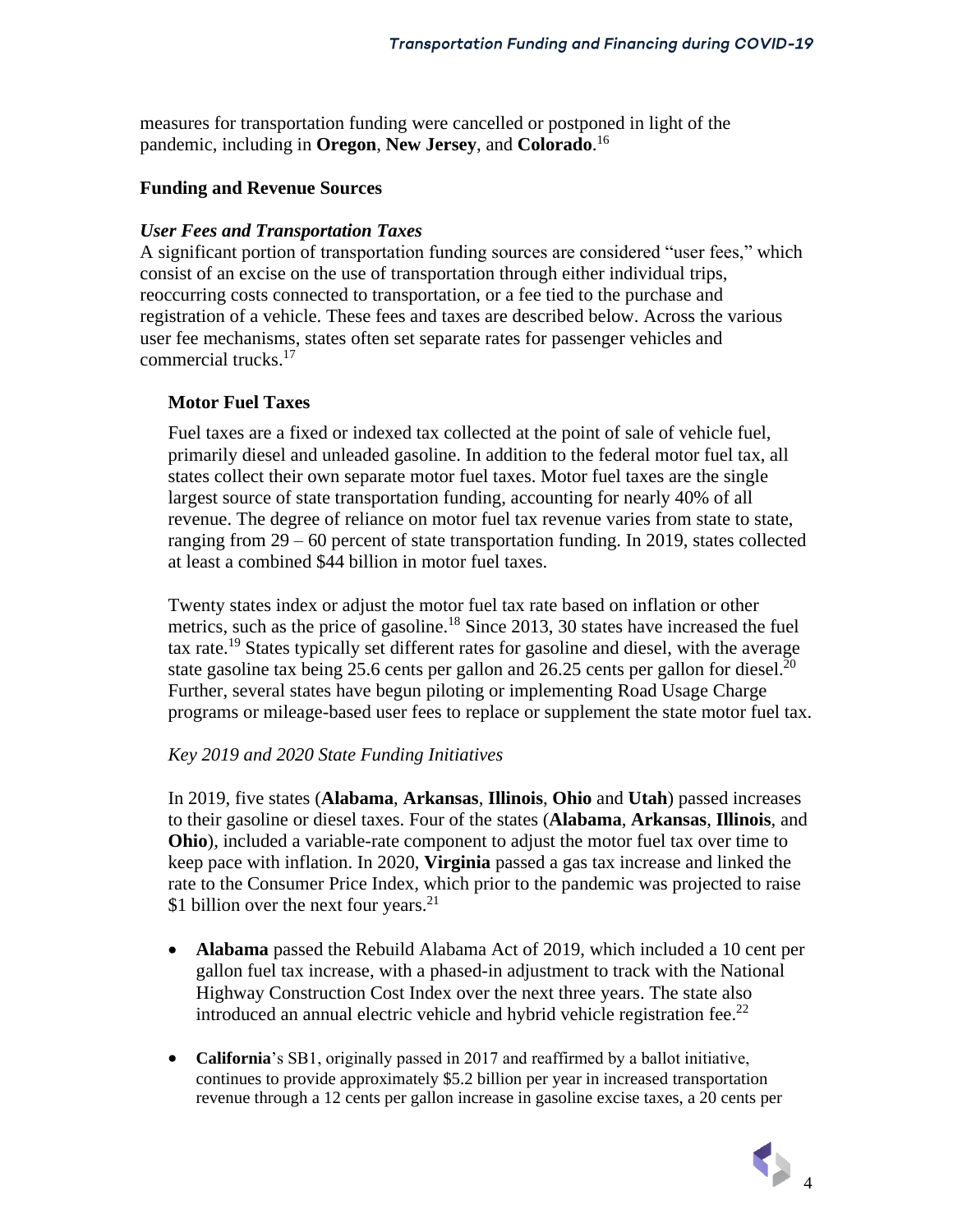gallon increase in diesel excise taxes, a 4 percent increase in the diesel state sales tax, and additional registration fees (highlighted below). Notably, each of these revenue sources include an annual inflationary adjustment, and the revenue funds a "Fix it First" program for deferred maintenance projects on state highways, while providing funding to enhance trade corridors, transit, and active transportation facilities, in addition to repairing local streets and roads throughout California.

- In 2019, **Delaware** levied a 5 cent per gallon tax on certain types of jet fuel and passed a bond bill, raising an additional \$57 million in transportation funding.<sup>23</sup>
- **Illinois** passed the Rebuild Illinois initiative, a six-year capital plan beginning in 2019, totaling \$45 billion. The state created a Transportation Renewal Fund, funded by an increase to the state gas tax from 19 cents per gallon to 38 cents, which will also be indexed to inflation via the Consumer Price Index. Eighty percent of the fund will be dedicated to surface transportation and aviation facilities, and 20 percent will be dedicated to rail and mass transit facilities. Illinois also raised vehicle registration fees and introduced an annual electric vehicle registration fee.<sup>24</sup>
- In 2019, **New Mexico** passed legislation to begin piloting a Road Usage Charge system. $25$
- **Ohio** increased the state's motor fuel tax by 18 cents per gallon and tied the per gallon rate to the Consumer Price Index, with incremental adjustments occurring from 2019 to 2023.<sup>26</sup>
- At the beginning of 2020, **Oregon** expanded the state's Road Usage Charge program, OReGO, indexing the per mile rate to adjust to fuel taxes and increasing registration fees.<sup>27</sup> Participants in the program pay a set rate for each mile they drive on Oregon roads.
- As of 2020, **Utah** implemented a new Road Usage Charge program for electric and hybrid vehicles.<sup>28</sup>
- In 2019, **Virginia** introduced a regional gas tax for the corridor around I-81 and, in early 2020, also increased the gasoline and diesel taxes statewide, indexed for inflation.<sup>29</sup>

### **Sales or Other Taxes**

Several states raise a significant portion of their transportation revenue from general sales taxes and taxes on individual items such as alcohol and tobacco. In 2019, voters in 20 states passed over 100 transportation ballot measures, totaling \$8 billion in investments.<sup>30</sup> Of these passed measures, 18 were new or increased state or local sales taxes. In 2020, 12 additional local sales tax and 36 property tax measures passed on ballot initiatives, with proceeds dedicated to transportation.<sup>31</sup>

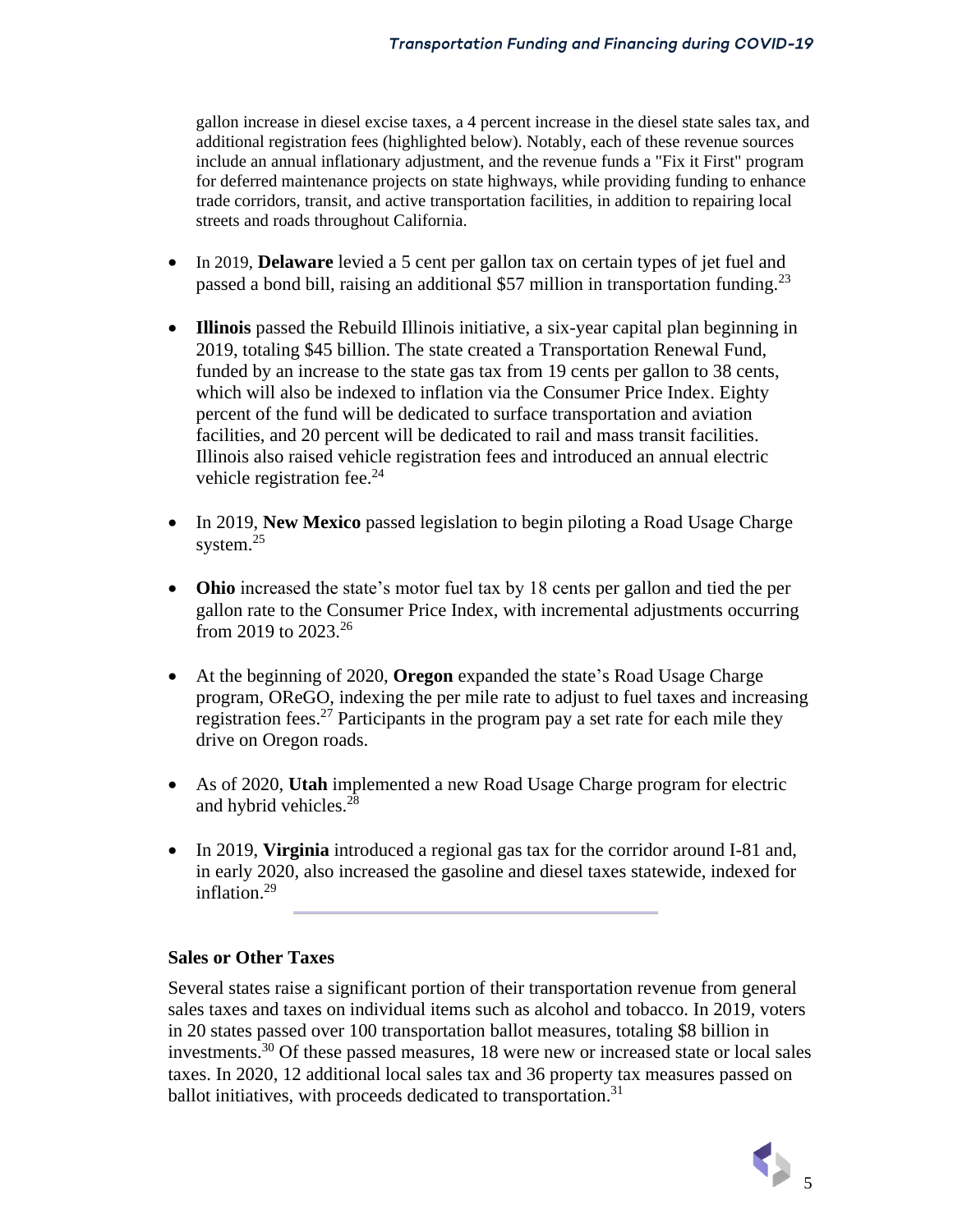Most states levy a specific sales tax on the purchase of new or used vehicles, typically ranging between 4 and 8 percent.<sup>32</sup> States also have a wide variety of other transportation-specific taxes, including fuel storage and fuel delivery fees, tire fees, car rental fees and taxes specific to ride-hailing companies. The application of general sales taxes, in addition to taxes on the sale of gasoline or other transportation commodities such as vehicle rentals or tires, varies across states.

### *Key 2019 and 2020 State Funding Initiatives*

- In November 2020, voters in **Arkansas** have opted to continue a 0.5 percent sales tax with revenue dedicated to state and local highways, roads and bridges that would have otherwise expired in 2023.<sup>33</sup>
- In April 2020, **Kansas** passed a 10-year transportation plan, dedicating a portion of the state sales tax to transportation and enabling tolls on three select projects.<sup>34</sup>
- At the end of 2019, **Utah** passed legislation making gasoline purchases subject to sales taxes and increased the diesel tax and taxes on natural gas.<sup>35</sup>
- In 2020, **Virginia** raised a local transportation tax in northern parts of the state on hotel rooms and increased the real estate transfer tax, with proceeds dedicated to transportation. 36

#### **Vehicle Registration Fees and Taxes**

Every state charges a vehicle registration fee. In 2018, license and registration fees accounted for nearly 20 percent of state transportation revenue. Twenty-eight states have also introduced an additional annual registration fee on electric vehicles, ranging from \$50 to \$225 per year. <sup>37</sup> States also levy a number of fees on the documentation process of vehicles, including:

- License Plate Fees: The license plate cost might be included in the vehicle registration fee, or billed separately, though some states allow residents to transfer license plates from an old car to a new one.
- Title Transfer Fees: Nearly every state charges a nominal fee for the process of changing the title on a vehicle, ranging between \$5 and \$165.
- Lien Recording Fees: Several states charge a fee for the process of recording any lien that has been taken out on the title of a vehicle.
- Emissions/Inspection Fees: Several states charge a fee for the inspection of vehicles during either the point of sale or on an annual basis, and several states also charge a fee for emissions testing.

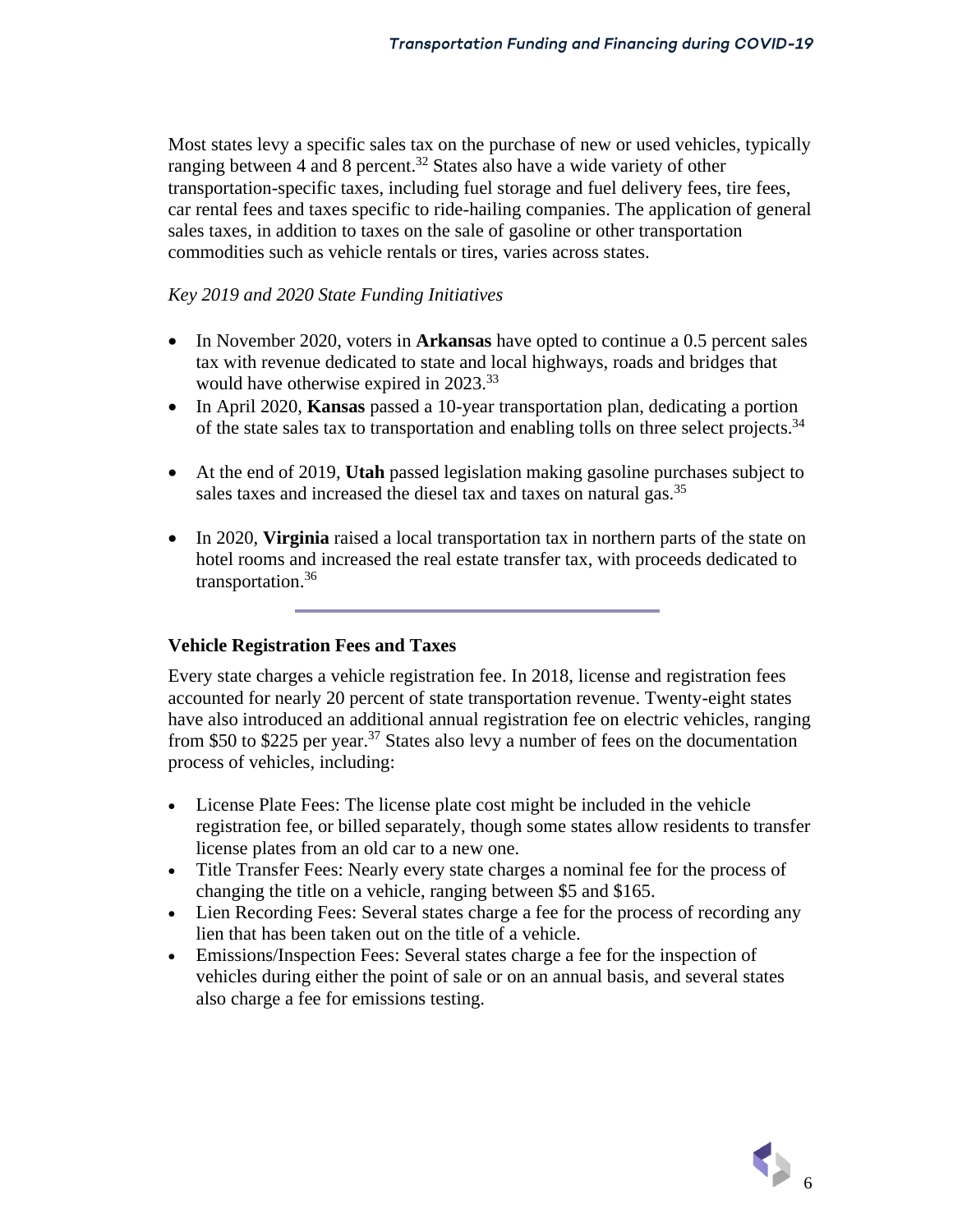### *Key 2019 and 2020 State Funding Initiatives*

For electric and hybrid vehicles, **Alabama**, **Arkansas**, **Hawaii**, **Illinois**, **Iowa**, **Kansas**, **North Dakota** and **Ohio** imposed new electric vehicle annual registration fees, and **Wyoming** adjusted an existing fee.

- In 2019, **Arizona** implemented a new registration fee based on the value of the vehicle.<sup>38</sup>
- **California's** SB1 included a new registration fee for zero emission vehicles (\$100 annually) and a transportation improvement fee (between \$25-175 annually) depending on the value of the vehicle, which went into effect in 2020 and 2018, respectively.<sup>39</sup>
- **Florida** reallocated revenue from the collection of motor vehicle license taxes (\$132.5 million) away from the general fund and to the Transportation Trust Fund beginning in 2019. 40
- At the beginning of 2020, **Nevada** added new registration fees for a new tier of vehicle weighing  $80,001$  to  $131,550$  lbs.<sup>41</sup>
- In 2019, **Virginia** increased truck registration fees and, in 2020, implemented a new annual highway use fee.<sup>42</sup>

#### **Tolls, Congestion and Cordon Pricing**

In 2018, states reported collecting \$14.5 billion in road and crossing tolls. Notably, tolls are typically dedicated to the maintenance or repayment of the specific road or highway that it is levied on or to a specific project; as such, only an estimated \$1.5 billion in national toll revenue went to state transportation funds in 2018, or 1.4 percent of all state transportation fund revenue. As of 2018, 27 states operate tolls on roads or bridges.<sup>43</sup>

States and local governments are also exploring congestion pricing or cordon pricing systems, focused on charging for vehicle travel within a specific travel lane or larger area (such as the downtown Central Business District in Manhattan) or during a specific period of time (such as rush hour).<sup>44</sup> Congestion pricing systems often include a variable rate depending on the level of congestion, and can include surcharges or exemptions on different vehicle types.

#### *Key 2019 and 2020 State Funding Initiatives*

• **New York** established a congestion pricing program, tolling vehicles in the Central Business District of New York City. Set to begin collection in 2022, \$15 billion in expected revenue will be dedicated to public transit projects and improvements.

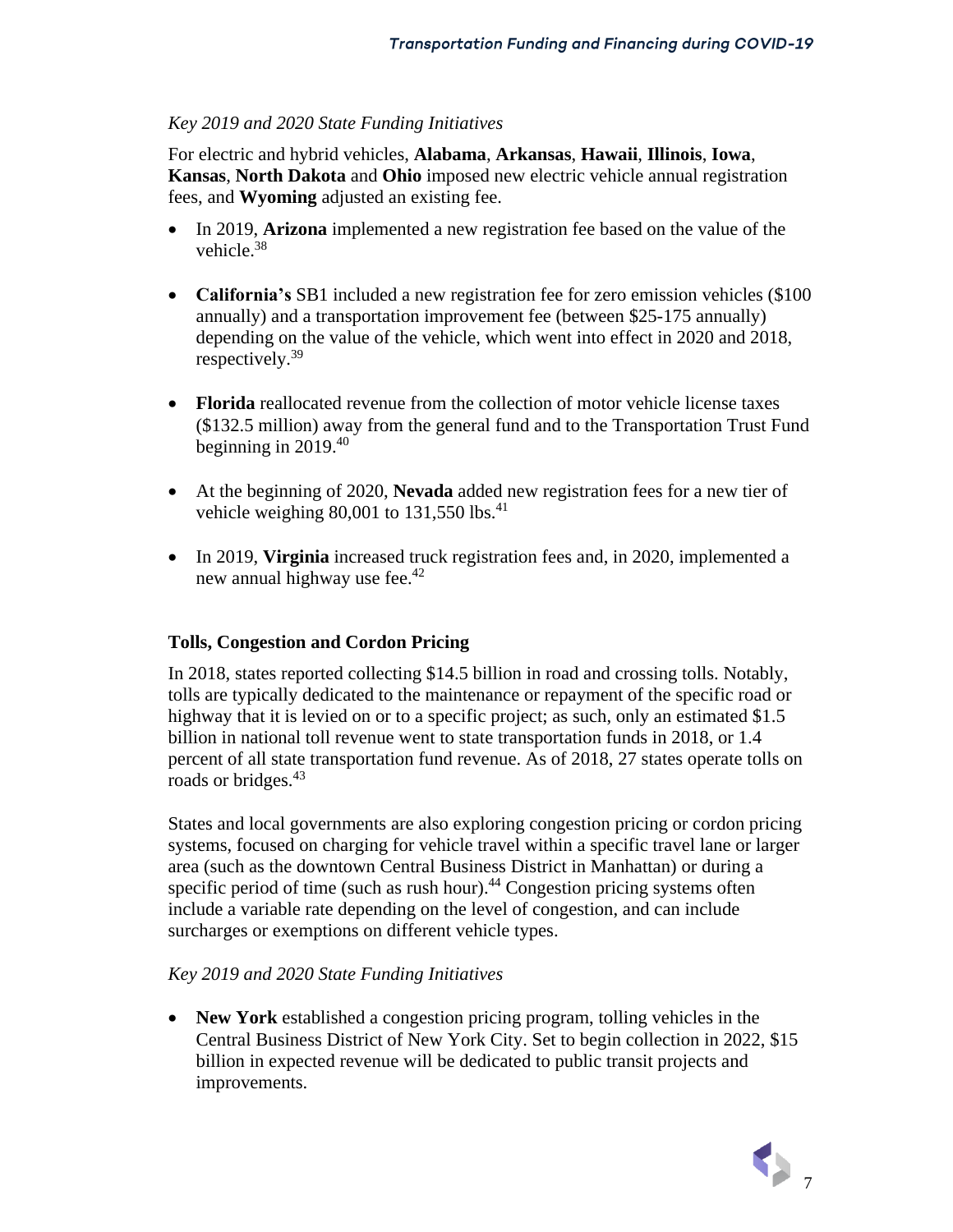• In 2019, **Washington** designated the Puget Sound Gateway project and a portion of Interstate 405 as eligible toll facilities.<sup>45</sup>

#### **General Funds**

Importantly, states and territories also fund a significant portion of transportation operations and projects via allocations from their general funds. In 2018, general fund transfers accounted for 6 percent of state highway funding, and at least 18 percent of state transit funding.<sup>46,47</sup> States have also leveraged settlement payouts for transportation funds, notable cases being the Volkswagen settlement of \$14.7 billion with a portion of the trust dedicated to states and Puerto Rico, and the Deepwater Horizon settlement with Gulf Coast states following the BP oil spill.

#### *Key 2019 and 2020 State Funding Initiatives*

- In 2019, **Colorado** increased the allocation of general fund transfers to the state's highway funds by \$100 million.<sup>48</sup>
- **Louisiana** dedicated proceeds from the Deepwater Horizon, BP Oil Spill settlement to transportation projects, securitizing \$50 million in annual payments to finance \$700 million in projects, beginning in 2020.<sup>49</sup>
- In 2019, **Massachusetts** appropriated an additional \$200 million for a local road projects fund, \$1.5 billion in federal funds for highway projects, and \$200 million for transit projects.
- In 2019**, New Mexico** appropriated an additional \$256 million for transportation projects.
- **Oklahoma** appropriated \$30 million from the state's FY2020 general fund to a County Improvements for Roads and Bridges Fund.
- **West Virginia** dedicated \$54 million from a 2019 budget surplus to the State Road Fund, dedicated to highway maintenance funding.<sup>50</sup>

#### **Financing Mechanisms**

In addition to the revenue sources discussed above for transportation funding, states and territories rely on a variety of financing options to complete projects, typically with lowcost or tax-exempt interest rates. Every state issues tax-exempt municipal bonds to finance capital for transportation projects, fund day-to-day operations, or both. There are a variety of bond structures used for transportation, including general obligation bonds, revenue bonds, and federal debt financing tools, such as private activity bonds and GARVEE bonds.<sup>51</sup> Additionally, federal credit assistance is available through the U.S. Department of Transportation's [Transportation Infrastructure Finance and Innovation Act](https://www.transportation.gov/buildamerica/financing/tifia)  (TIFIA) [program,](https://www.transportation.gov/buildamerica/financing/tifia) which provides credit assistance for qualified projects. In FY2019 and

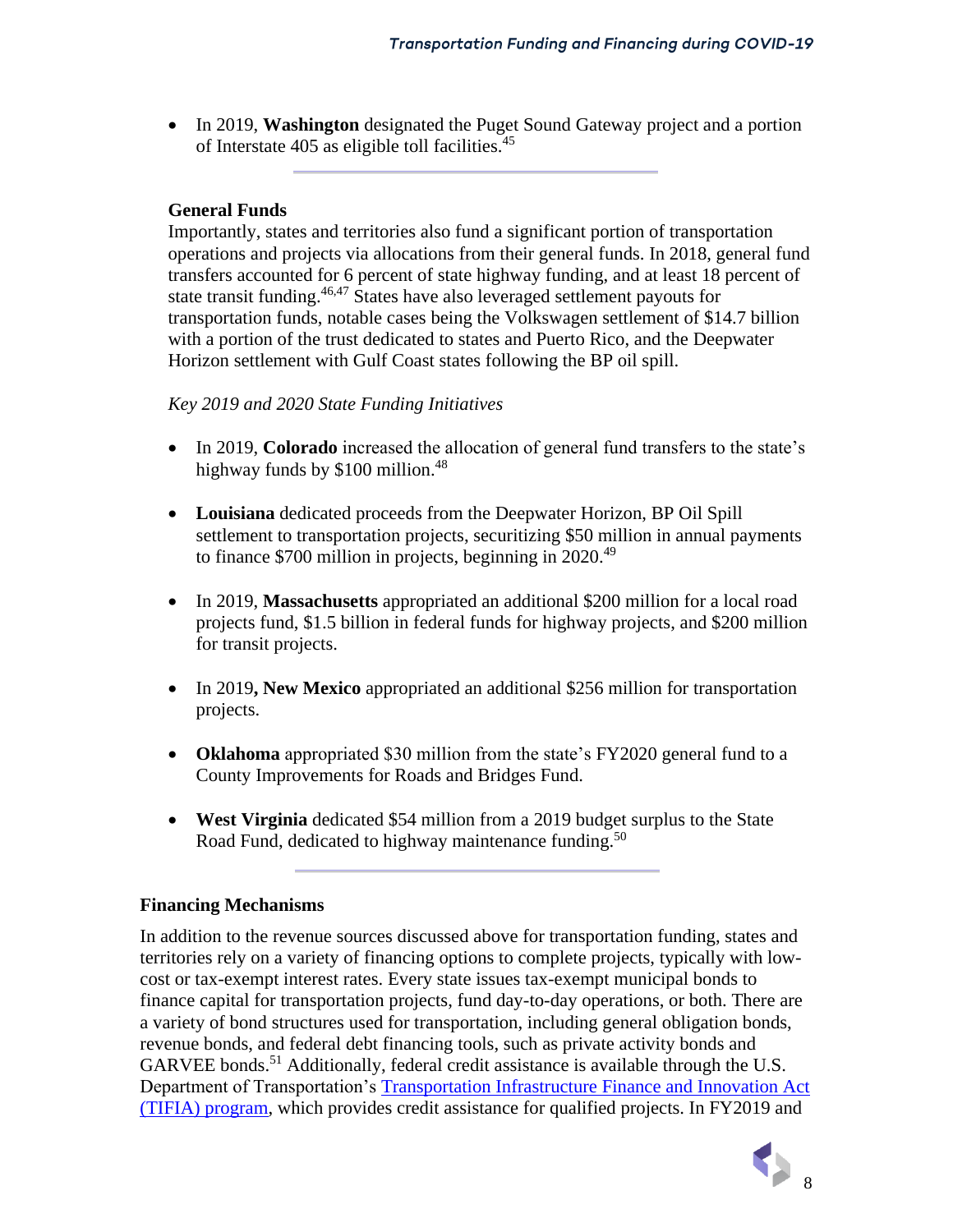FY2020, the TIFIA program was authorized at \$300 million dollars per year, which can support approximately \$4 billion in loans.<sup>52</sup>

States also have access to loans and various types of credit through state infrastructure banks and revolving loan funds capitalized by a combination of federal and state funds. Authorized in 1995 and expanded in 2005, at least 33 states and territories have established state infrastructure banks that have issued some form of financial assistance.<sup>53</sup>

Public-private partnerships give states the option to finance transportation projects by entering into agreements with private entities to design, build, finance, operate and maintain the project for a set period, with payment often largely based on either an availability payment structure (availability payments are based on the performance of the private partners rather than based on demand) or project-specific revenue.<sup>54</sup>

To finance projects across a region, a few states have implemented special purpose districts (ex. Transportation Improvement Districts) that rely on a variety of revenue sources such as special sales taxes, user fees, tolls, or property taxes. **Missouri**, **Ohio** and **Virginia** actively utilize transportation districts to fund and finance projects.

### *Key 2019 and 2020 State Financing Initiatives*

- In 2020, **Connecticut** authorized up to \$1.6 billion in special tax obligation bonds (over FY2020 and 2021) for transportation projects.<sup>55</sup>
- **Idaho** issued a \$15 million bond in 2019 for a congestion-related project against the 1 percent annual sales tax collections from sales taxes dedicated to road work.<sup>56</sup>
- **Maine** passed a \$105 million bond for transportation projects, with \$90 million set aside for surface transportation construction and maintenance and \$15 million for pedestrian, bicycle, port, rail and aviation facilities. In July 2020, voters authorized the general obligation bonds in a ballot initiative.<sup>57</sup> Maine also passed legislation to allow for the creation of multijurisdictional transportation districts, with the authority to issue infrastructure bonds, raise funds for operations and capital projects, and support financing initiatives.<sup>58</sup>
- At the beginning of 2020, **Michigan** Governor Gretchen Whitmer requested \$3.5 billion in revenue bonds for 122 surface transportation projects.<sup>59</sup>
- **Minnesota** passed a \$6.7 billion transportation finance bill, with \$100 million in new appropriations for transportation funding in 2019.<sup>60</sup> In 2020, the state passed a \$1.9 billion construction bond package, with \$627 million for transportation projects, including local grant programs.<sup>61</sup>
- **Missouri** issued a \$300 million bond in 2019 to repair more than 200 bridges.<sup>62</sup>

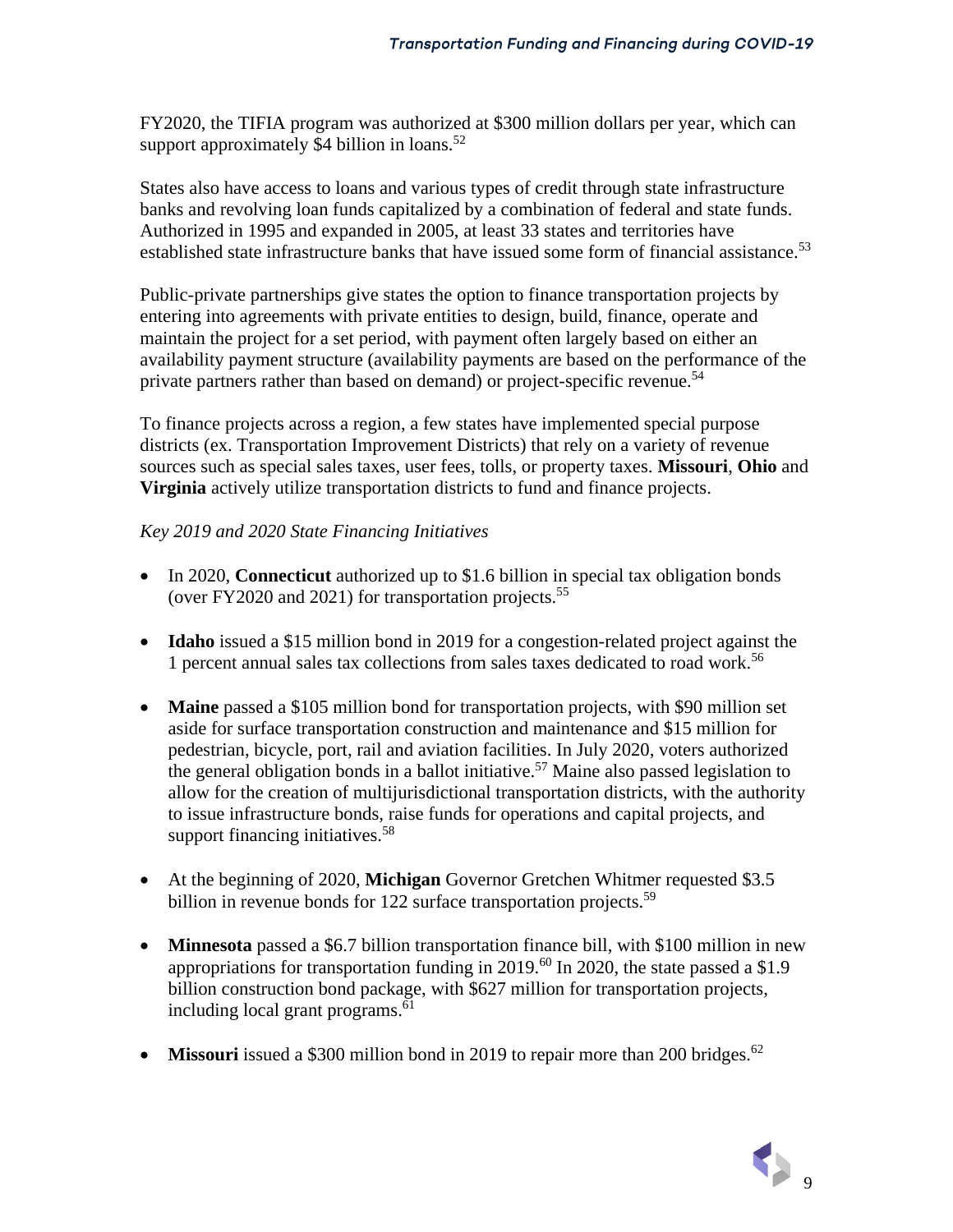- **Montana** issued infrastructure bonds for nearly \$33 million in projects in April 2020, as a part of an \$80 million infrastructure package passed in 2019, including \$3 million for seven bridge projects across the state.<sup>63</sup>
- The **North Carolina** Council of State approved a \$700 million bond sale for the Department of Transportation in October 2020 as a part of the \$3 billion "Build NC Bonds" initiative, which originally passed in 2018. This money will be repaid by a combination of highway use taxes, motor fuel taxes, and title and registration fees.<sup>64</sup>
- In October 2020, the **Oklahoma** Department of Transportation issued \$193 million in revenue bonds through the Oklahoma Capitol Improvement Authority, headed by Governor Kevin Stitt.<sup>65</sup>
- **Washington** approved the issuance of \$1.5 billion in transportation bonds over the next ten years, beginning in 2019, first paid from toll revenue and then backed by a pledge of fuel tax and vehicle-related fee revenues and the full faith and credit of the state.<sup>66</sup>

# **Conclusion**

In both 2019 and 2020, Governors implemented significant changes to the funding and financing mechanisms for maintenance and expansion of state transportation infrastructure. Due to the traditional reliance on user-fee revenue sources, the reduced travel behaviors due to COVID-19 have had a tremendous impact on the transportation budgets of nearly every state and territory. Governors have responded with new initiatives to raise needed funds, including deploying innovative programs, such as Road Usage Charging and Congestion Pricing, and expanding borrowing by issuing new bonds. However, without additional federal aid, states and territories are projecting the need to make significant cuts, including canceling future projects, reducing staff, and delaying maintenance.

Throughout the next year, NGA will continue to work with state experts and stakeholders to share the latest information and best practices for Governors to leverage innovative financing mechanisms as states and territories recover from the coronavirus pandemic and invest in modernizing their infrastructure.

*For questions or requests related to the contents of this memo, please contact NGA staff: Jake Varn ([jvarn@nga.org](mailto:jvarn@nga.org); 202-920-7453)*

<sup>&</sup>lt;sup>2</sup> Andy Olin. (2020, July 27). Traffic dropped 66%, but it came back and the coronavirus followed. Rice University, Kinder Institute for Urban Research.



<sup>&</sup>lt;sup>1</sup> National Association of State Budget Offices. (2019, November). State Expenditure Report. <https://www.nasbo.org/reports-data/state-expenditure-report>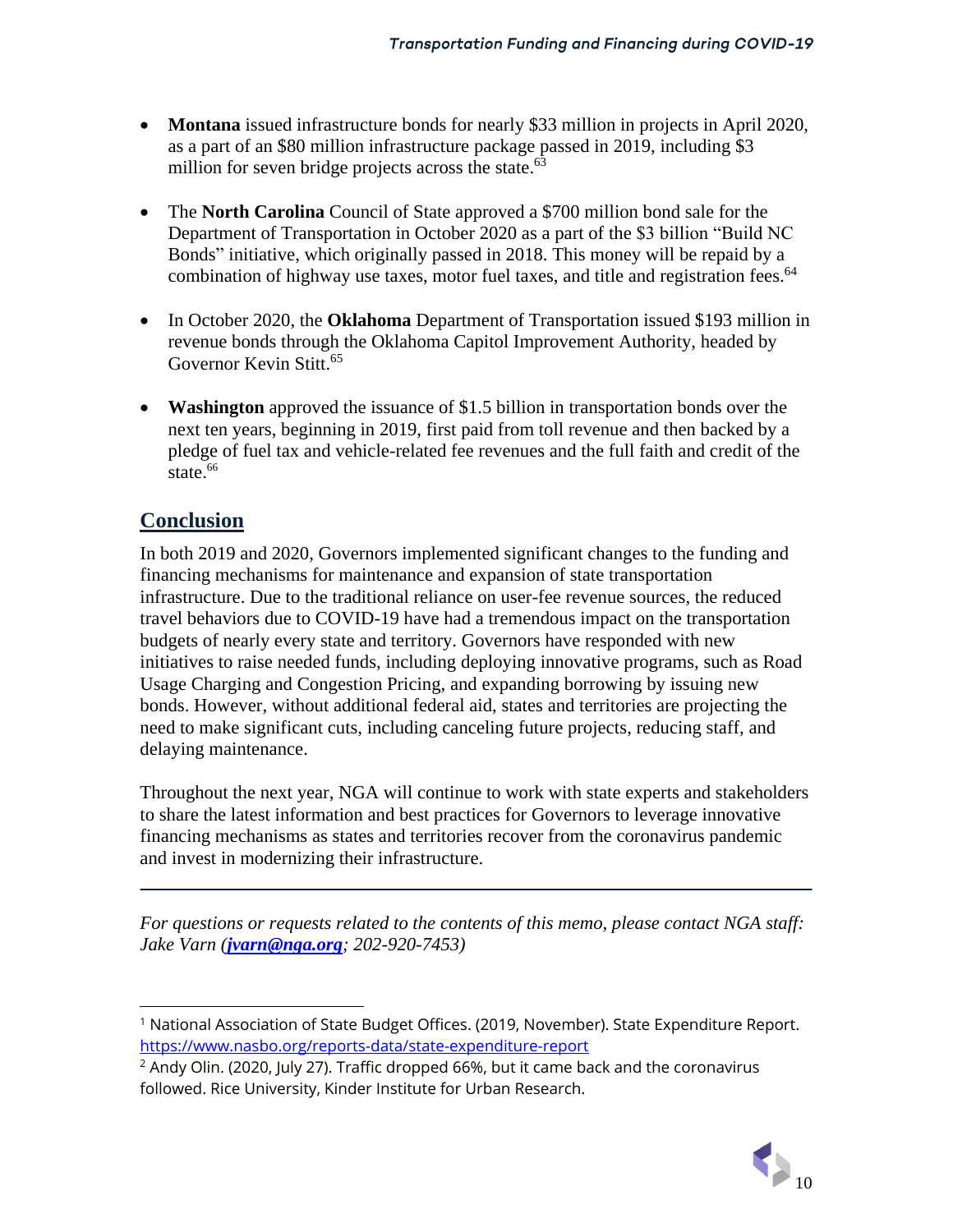[https://kinder.rice.edu/urbanedge/2020/07/27/transportation-traffic-dropped-66-it-came](https://kinder.rice.edu/urbanedge/2020/07/27/transportation-traffic-dropped-66-it-came-back-and-covid-19-followed)[back-and-covid-19-followed](https://kinder.rice.edu/urbanedge/2020/07/27/transportation-traffic-dropped-66-it-came-back-and-covid-19-followed)

 $3$  American Association of State Highway and Transportation Officials. (2020, July). AASHTO Letter to Congress on COVID Phase 4. [https://policy.transportation.org/wp-](https://policy.transportation.org/wp-content/uploads/sites/59/2020/07/2020-07-20-AASHTO-Letter-to-Congress-on-COVID-19-Phase-4-FINAL.pdf)

[content/uploads/sites/59/2020/07/2020-07-20-AASHTO-Letter-to-Congress-on-COVID-19-](https://policy.transportation.org/wp-content/uploads/sites/59/2020/07/2020-07-20-AASHTO-Letter-to-Congress-on-COVID-19-Phase-4-FINAL.pdf) [Phase-4-FINAL.pdf](https://policy.transportation.org/wp-content/uploads/sites/59/2020/07/2020-07-20-AASHTO-Letter-to-Congress-on-COVID-19-Phase-4-FINAL.pdf)

<sup>4</sup> Maryland Department of Transportation (2020, September 1). MDOT Releases Draft Six-Year Capital Budget for FY 2021 – FY 2026.

[http://www.mdot.maryland.gov/News/Releases2020/September\\_1\\_2020\\_FY\\_2021\\_FY\\_2026\\_C](http://www.mdot.maryland.gov/News/Releases2020/September_1_2020_FY_2021_FY_2026_CTP.html) [TP.html](http://www.mdot.maryland.gov/News/Releases2020/September_1_2020_FY_2021_FY_2026_CTP.html)

<sup>5</sup> AASHTO Journal. (2020, July 24). AASHTO, Industry Letters Highlights Immediate Fiscal Need Of State DOTs[. https://aashtojournal.org/2020/07/24/aashto-industry-letters-highlights](https://aashtojournal.org/2020/07/24/aashto-industry-letters-highlights-immediate-fiscal-need-of-state-dots/)[immediate-fiscal-need-of-state-dots/](https://aashtojournal.org/2020/07/24/aashto-industry-letters-highlights-immediate-fiscal-need-of-state-dots/)

 $6$  Michael Martz. (2020, September). Virginia's transportation funding plan was finally in place. 'Then COVID-19 hit.' Richmond Times-Dispatch. [https://richmond.com/news/state](https://richmond.com/news/state-and-regional/govt-and-politics/with-virginias-transportation-funding-plan-finally-in-place-then-covid-19-hit/article_26b2211f-9bfe-5de8-8a63-2478572b7cd7.html)[and-regional/govt-and-politics/with-virginias-transportation-funding-plan-finally-in-place](https://richmond.com/news/state-and-regional/govt-and-politics/with-virginias-transportation-funding-plan-finally-in-place-then-covid-19-hit/article_26b2211f-9bfe-5de8-8a63-2478572b7cd7.html)[then-covid-19-hit/article\\_26b2211f-9bfe-5de8-8a63-2478572b7cd7.html](https://richmond.com/news/state-and-regional/govt-and-politics/with-virginias-transportation-funding-plan-finally-in-place-then-covid-19-hit/article_26b2211f-9bfe-5de8-8a63-2478572b7cd7.html)

<sup>7</sup> Pennsylvania Senate Transportation Committee. (2020, November 23). PennDOT Testimony. Secretary Yassmin Gramian. [https://transportation.pasenategop.com/wp](https://transportation.pasenategop.com/wp-content/uploads/sites/32/2020/11/gramian-statement.pdf)[content/uploads/sites/32/2020/11/gramian-statement.pdf](https://transportation.pasenategop.com/wp-content/uploads/sites/32/2020/11/gramian-statement.pdf) 

<sup>8</sup> Washington Metropolitan Area Transit Agency. (2020, November). Covid-19 budget impacts. <https://www.wmata.com/initiatives/budget/>

<sup>9</sup> Metropolitan Transportation Agency. (2020, November 18). MTA 2021 Proposed Budget, November Financial Plan 2021-2024. Presentation to the MTA Board. <https://new.mta.info/document/24121>

<sup>10</sup> Robyn Gershon, DrPH. (2020, October). Impact of Covid-19 Pandemic on NYC Transit Workers: Pilot Study Findings. NYU School of Global Public Health.

[https://www.nyu.edu/content/dam/nyu/publicAffairs/documents/PDF/GershonTransitWorke](https://www.nyu.edu/content/dam/nyu/publicAffairs/documents/PDF/GershonTransitWorkerPilotStudy) [rPilotStudy](https://www.nyu.edu/content/dam/nyu/publicAffairs/documents/PDF/GershonTransitWorkerPilotStudy)

<sup>11</sup> Paul Berger (2020, October 20). Nearly 25% of New York City Transit Workers Cited Covid19 Infections, Study Says. Wall Street Journal. [https://www.wsj.com/articles/nearly-a-quarter](https://www.wsj.com/articles/nearly-a-quarter-of-new-york-city-transit-workers-may-have-been-infected-with-covid-19-study-says-11603204680)[of-new-york-city-transit-workers-may-have-been-infected-with-covid-19-study-says-](https://www.wsj.com/articles/nearly-a-quarter-of-new-york-city-transit-workers-may-have-been-infected-with-covid-19-study-says-11603204680)[11603204680](https://www.wsj.com/articles/nearly-a-quarter-of-new-york-city-transit-workers-may-have-been-infected-with-covid-19-study-says-11603204680)

[https://www.wsj.com/articles/nearly-a-quarter-of-new-york-city-transit-workers-may-have](https://www.wsj.com/articles/nearly-a-quarter-of-new-york-city-transit-workers-may-have-been-infected-with-covid-19-study-says-11603204680)[been-infected-with-covid-19-study-says-11603204680](https://www.wsj.com/articles/nearly-a-quarter-of-new-york-city-transit-workers-may-have-been-infected-with-covid-19-study-says-11603204680)

<sup>12</sup> Jenni Bergal, (2020, October 6). Work Zone Crashes Climb During Pandemic, Even as Traffic Ebbs. Pew Charitable Trust Stateline. [https://www.pewtrusts.org/en/research-and](https://www.pewtrusts.org/en/research-and-analysis/blogs/stateline/2020/10/06/work-zone-crashes-climb-during-pandemic-even-as-traffic-ebbs)[analysis/blogs/stateline/2020/10/06/work-zone-crashes-climb-during-pandemic-even-as](https://www.pewtrusts.org/en/research-and-analysis/blogs/stateline/2020/10/06/work-zone-crashes-climb-during-pandemic-even-as-traffic-ebbs)[traffic-ebbs](https://www.pewtrusts.org/en/research-and-analysis/blogs/stateline/2020/10/06/work-zone-crashes-climb-during-pandemic-even-as-traffic-ebbs)

13 NASBO. 2019.<https://www.nasbo.org/reports-data/state-expenditure-report>

14 NASBO, 2019.<https://www.nasbo.org/reports-data/state-expenditure-report>

<sup>15</sup> American Road and Transportation Builders Association. State Funding Initiatives (2019, December)[. https://transportationinvestment.org/wp-content/uploads/2019/12/2019-EOY-](https://transportationinvestment.org/wp-content/uploads/2019/12/2019-EOY-State-Transpo-Leg-Update.pdf)[State-Transpo-Leg-Update.pdf](https://transportationinvestment.org/wp-content/uploads/2019/12/2019-EOY-State-Transpo-Leg-Update.pdf)

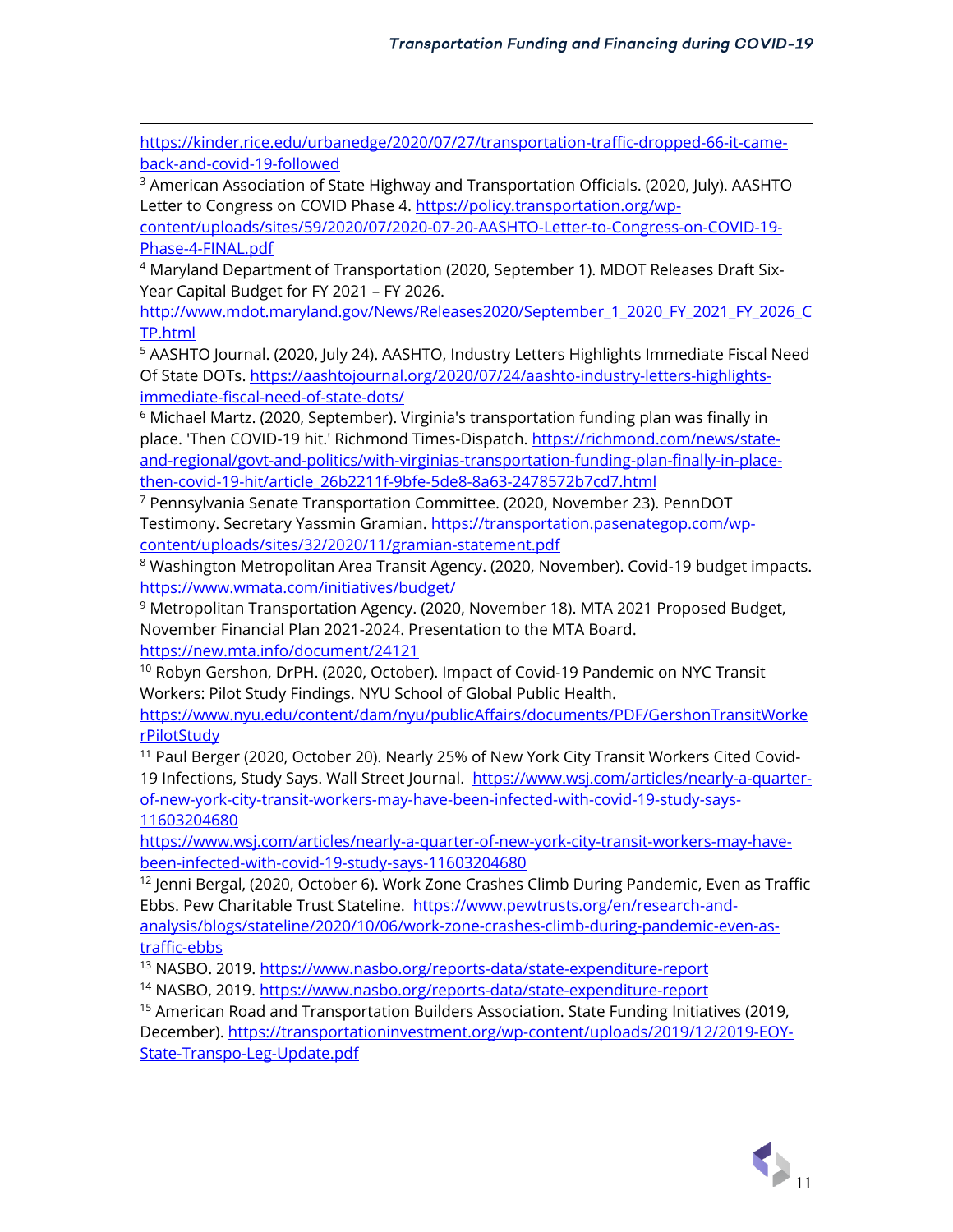<sup>16</sup> Romic Aevaz. (2020, April 24). COVID-19 Crisis Casts Uncertainty Over Fate of 2020 Ballot Measures," Eno Center for Transportation. [https://www.enotrans.org/article/covid-19-crisis](https://www.enotrans.org/article/covid-19-crisis-casts-uncertainty-over-fate-of-2020-ballot-measures/)[casts-uncertainty-over-fate-of-2020-ballot-measures/](https://www.enotrans.org/article/covid-19-crisis-casts-uncertainty-over-fate-of-2020-ballot-measures/)

<sup>17</sup> American Association of State Highway and Transportation Officials. (2016). Transportation Governance and Finance: A 50-State Review of State Legislatures and Departments of Transportation.

http://www.financingtransportation.org/pdf/50 state review nov16.pdf

<sup>18</sup> Urban Institute. (2017). State and Local Finance Initiatives. [https://www.urban.org/policy](https://www.urban.org/policy-centers/cross-center-initiatives/state-and-local-finance-initiative/state-and-local-backgrounders/motor-fuel-taxes)[centers/cross-center-initiatives/state-and-local-finance-initiative/state-and-local](https://www.urban.org/policy-centers/cross-center-initiatives/state-and-local-finance-initiative/state-and-local-backgrounders/motor-fuel-taxes)[backgrounders/motor-fuel-taxes](https://www.urban.org/policy-centers/cross-center-initiatives/state-and-local-finance-initiative/state-and-local-backgrounders/motor-fuel-taxes)

 $19$  National Conference of State Legislatures. (2020, August). Recent Legislative Actions Likely to Change Gas Taxes. [https://www.ncsl.org/research/transportation/2013-and-2014](https://www.ncsl.org/research/transportation/2013-and-2014-legislative-actions-likely-to-change-gas-taxes.aspx) [legislative-actions-likely-to-change-gas-taxes.aspx](https://www.ncsl.org/research/transportation/2013-and-2014-legislative-actions-likely-to-change-gas-taxes.aspx)

<sup>20</sup> American Petroleum Institute (2020, July). Gasoline Tax[. https://www.api.org/oil-and](https://www.api.org/oil-and-natural-gas/consumer-information/motor-fuel-taxes/gasoline-tax)[natural-gas/consumer-information/motor-fuel-taxes/gasoline-tax](https://www.api.org/oil-and-natural-gas/consumer-information/motor-fuel-taxes/gasoline-tax)

<sup>21</sup> Luz Lazo. (2020, March 8). Virginia General Assembly approves higher gas tax, speed cameras and cellphone ban. Washington Post.

[https://www.washingtonpost.com/local/trafficandcommuting/virginia-general-assembly](https://www.washingtonpost.com/local/trafficandcommuting/virginia-general-assembly-approves-higher-gas-tax-speed-cameras-and-cellphone-ban/2020/03/08/cb688356-5fbf-11ea-9055-5fa12981bbbf_story.html)[approves-higher-gas-tax-speed-cameras-and-cellphone-ban/2020/03/08/cb688356-5fbf-](https://www.washingtonpost.com/local/trafficandcommuting/virginia-general-assembly-approves-higher-gas-tax-speed-cameras-and-cellphone-ban/2020/03/08/cb688356-5fbf-11ea-9055-5fa12981bbbf_story.html)[11ea-9055-5fa12981bbbf\\_story.html](https://www.washingtonpost.com/local/trafficandcommuting/virginia-general-assembly-approves-higher-gas-tax-speed-cameras-and-cellphone-ban/2020/03/08/cb688356-5fbf-11ea-9055-5fa12981bbbf_story.html)

<sup>22</sup> Office of Alabama Governor Kay Ivey. (2019, February). Governor Ivey Announces Rebuild Alabama Infrastructure Plan. State of Alabama.

[https://governor.alabama.gov/newsroom/2019/02/governor-ivey-announces-rebuild](https://governor.alabama.gov/newsroom/2019/02/governor-ivey-announces-rebuild-alabama-infrastructure-plan/)[alabama-infrastructure-plan/](https://governor.alabama.gov/newsroom/2019/02/governor-ivey-announces-rebuild-alabama-infrastructure-plan/)

<sup>23</sup> Delaware 150th General Assembly. (2019). HB 86, An Act to Amend Title 30 of the Delaware Code Relating to Motor Fuel Tax[. https://legis.delaware.gov/BillDetail/47212](https://legis.delaware.gov/BillDetail/47212) <sup>24</sup> Illinois Department of Transportation. (2020). Governor Pritzker Signs \$45 Billion Rebuild Illinois Capital Plan. State of Illinois. [https://idot.illinois.gov/about-idot/stay](https://idot.illinois.gov/about-idot/stay-connected/blog/rebuild-illinois)[connected/blog/rebuild-illinois](https://idot.illinois.gov/about-idot/stay-connected/blog/rebuild-illinois)

<sup>25</sup> New Mexico State Legislature. (2019). Road Mileage-Based User Fee System HM 077. State of New Mexico.

[https://www.nmlegis.gov/Legislation/Legislation?chamber=H&legType=M&legNo=77&year=1](https://www.nmlegis.gov/Legislation/Legislation?chamber=H&legType=M&legNo=77&year=19) [9](https://www.nmlegis.gov/Legislation/Legislation?chamber=H&legType=M&legNo=77&year=19)

<sup>26</sup> Ohio Legislature. (2019). HB 62, FY2020-2020 transportation budget. 133rd General Assembly[. https://www.legislature.ohio.gov/legislation/legislation-summary?id=GA133-HB-62](https://www.legislature.ohio.gov/legislation/legislation-summary?id=GA133-HB-62) <sup>27</sup> Oregon Department of Transportation. (2020). OreGO: Oregon's Road Usage Charge Program.<https://www.oregon.gov/odot/Programs/Pages/OReGO.aspx>

 $^{28}$  Utah Department of Transportation. (2020). Road Usage Charge History & Technical Information. [https://www.udot.utah.gov/connect/about-us/legislative/road-usage-charge](https://www.udot.utah.gov/connect/about-us/legislative/road-usage-charge-history/)[history/](https://www.udot.utah.gov/connect/about-us/legislative/road-usage-charge-history/)

 $29$  WHSV. (2020, June 5). New law means lower vehicle registration fees in Virginia, but added highway use fee. NBC. [https://www.nbc12.com/2020/06/05/new-law-means-lower-vehicle](https://www.nbc12.com/2020/06/05/new-law-means-lower-vehicle-registration-fees-virginia-added-highway-use-fee/)[registration-fees-virginia-added-highway-use-fee/](https://www.nbc12.com/2020/06/05/new-law-means-lower-vehicle-registration-fees-virginia-added-highway-use-fee/)

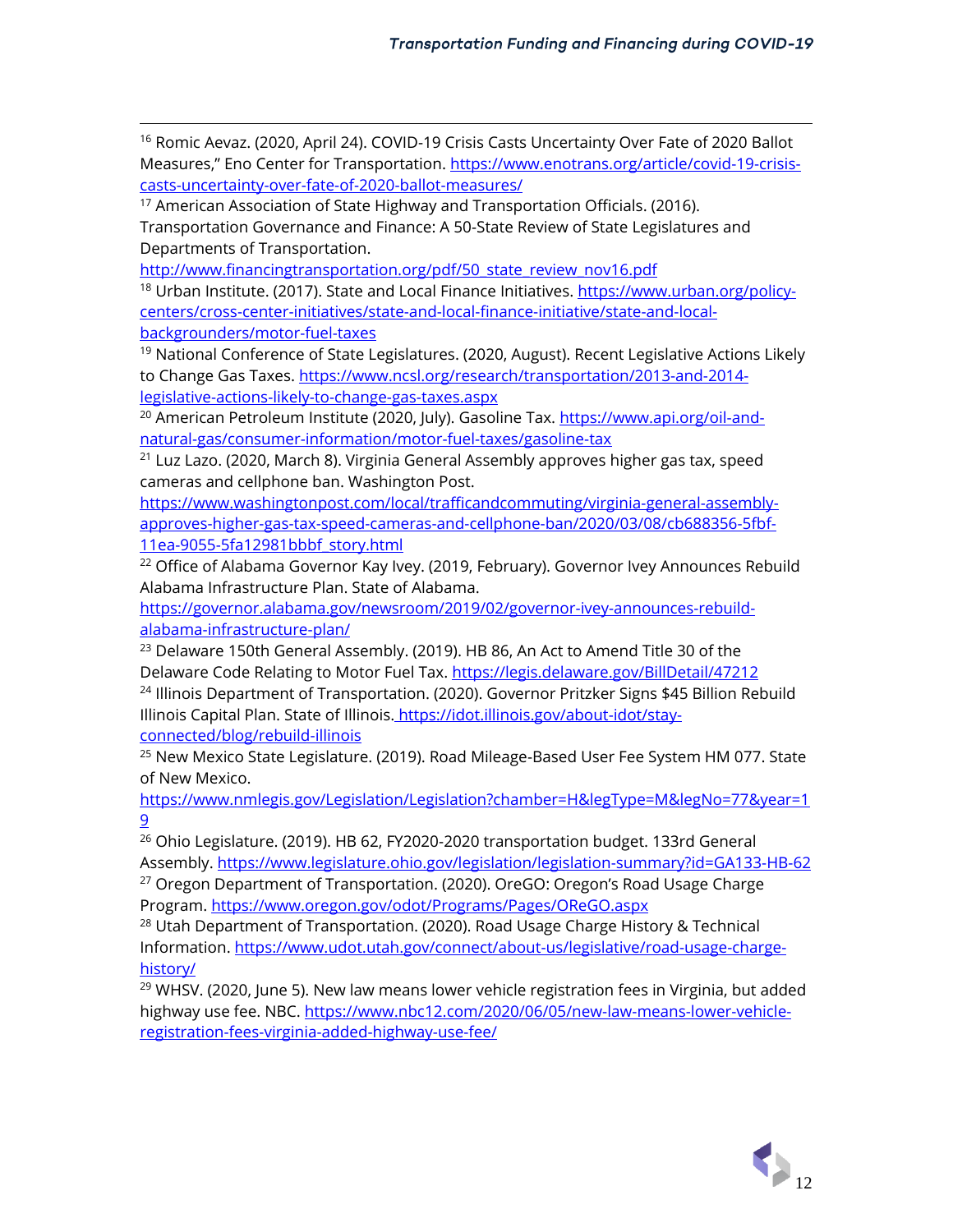<sup>30</sup> Eno Center for Transportation. (2019, November 6). Rapid Response Webinar: Transportation at the Ballot Box 2019. [https://www.enotrans.org/event/rapid-response](https://www.enotrans.org/event/rapid-response-webinar-transportation-at-the-ballot-box-2019/)[webinar-transportation-at-the-ballot-box-2019/](https://www.enotrans.org/event/rapid-response-webinar-transportation-at-the-ballot-box-2019/)

<sup>31</sup> Center for Transportation Excellence. (2020, November). What's Happening In 2020?. American Public Transportation Association.

[https://cfte.org/initiatives/campaigns/?campaignyear=2020&startdate=1577854800&enddat](https://cfte.org/initiatives/campaigns/?campaignyear=2020&startdate=1577854800&enddate=1609477200) [e=1609477200](https://cfte.org/initiatives/campaigns/?campaignyear=2020&startdate=1577854800&enddate=1609477200)

<sup>32</sup> Compare.Com. (2020, February). Vehicle Title, Tax, Insurance & Registration Costs. <https://www.compare.com/auto-insurance/coverage/vehicle-costs>

<sup>33</sup> Ballotpedia. (2020, November). Arkansas Issue 1, Transportation Sales Tax Continuation Amendment (2020).

[https://ballotpedia.org/Arkansas\\_Issue\\_1,\\_Transportation\\_Sales\\_Tax\\_Continuation\\_Amendm](https://ballotpedia.org/Arkansas_Issue_1,_Transportation_Sales_Tax_Continuation_Amendment_(2020)) ent (2020).

<sup>34</sup> Office of Kansas Governor Laura Kelly. (2020, April). Governor signs bipartisan transportation plan into law. State of Kansas[. https://governor.kansas.gov/governor-signs](https://governor.kansas.gov/governor-signs-bipartisan-transportation-plan-into-law/)[bipartisan-transportation-plan-into-law/](https://governor.kansas.gov/governor-signs-bipartisan-transportation-plan-into-law/)

<sup>35</sup> Utah State Legislature. (December 2019). Tax Restructuring Revisions, S.B. 2001. <https://le.utah.gov/~2019s2/bills/static/SB2001.html>

<sup>36</sup> WHSV. (2020, June 5). "New law means lower vehicle registration fees in Virginia, but added highway use fee. NBC. [https://www.nbc12.com/2020/06/05/new-law-means-lower-vehicle](https://www.nbc12.com/2020/06/05/new-law-means-lower-vehicle-registration-fees-virginia-added-highway-use-fee/)[registration-fees-virginia-added-highway-use-fee/](https://www.nbc12.com/2020/06/05/new-law-means-lower-vehicle-registration-fees-virginia-added-highway-use-fee/)

<sup>37</sup> Varn, J., Eucalitto, G., & Gander, S. (2020, February). Planning for state transportation revenue in a coming era of electric vehicles. Washington, DC: National Governors Association Center for Best Practices[.https://www.nga.org/wp-content/uploads/2020/02/White-Paper-](https://www.nga.org/wp-content/uploads/2020/02/White-Paper-Planning-for-State-Transportation-Revenue-in-a-Coming-Era-of-Electric-Vehicles.pdf)[Planning-for-State-Transportation-Revenue-in-a-Coming-Era-of-Electric-Vehicles.pdf](https://www.nga.org/wp-content/uploads/2020/02/White-Paper-Planning-for-State-Transportation-Revenue-in-a-Coming-Era-of-Electric-Vehicles.pdf)

<sup>38</sup> Arizona Department of Transportation. (2019). AZ Vehicle Registration Fees. <https://azdot.gov/sites/default/files/2019/08/AZ-registration-fees.pdf>

<sup>39</sup> California State Legislature. (2017, April 28). SB-1 Transportation Funding. State of California. [https://leginfo.legislature.ca.gov/faces/billTextClient.xhtml?bill\\_id=201720180SB1](https://leginfo.legislature.ca.gov/faces/billTextClient.xhtml?bill_id=201720180SB1)

<sup>40</sup> Florida State Legislature. (2019, July). CS/SB 7068.

<https://www.flsenate.gov/Session/Bill/2019/7068>

<sup>41</sup> Nevada Motor Carrier Division. (2020). LCV Permits. [https://dmvnv.com/pdfforms/mc](https://dmvnv.com/pdfforms/mc-ab320-Nov2019.pdf)[ab320-Nov2019.pdf](https://dmvnv.com/pdfforms/mc-ab320-Nov2019.pdf)

 $42$  WHSV. (2020, June 5). New law means lower vehicle registration fees in Virginia, but added highway use fee. NBC. [https://www.nbc12.com/2020/06/05/new-law-means-lower-vehicle](https://www.nbc12.com/2020/06/05/new-law-means-lower-vehicle-registration-fees-virginia-added-highway-use-fee/)[registration-fees-virginia-added-highway-use-fee/](https://www.nbc12.com/2020/06/05/new-law-means-lower-vehicle-registration-fees-virginia-added-highway-use-fee/)

43 Federal Highway Administration. (2020, January). Receipts of State-Administered Toll Road and Crossing Facilities - 2018. Highway Statistics 2018. U.S. Department of Transportation. [Fhttps://www.fhwa.dot.gov/policyinformation/statistics/2018/sf3b.cfm](https://www.fhwa.dot.gov/policyinformation/statistics/2018/sf3b.cfm)

<sup>44</sup> New York State. (2020). Congestion Surcharge. Department of Taxation and Finance. <https://www.tax.ny.gov/bus/cs/csidx.htm>

 $45$  Washington State Legislature. (2019, June). SB 5825 Addressing the tolling of Interstate 405, state route number 167, and state route number 509. State of Washington. <https://app.leg.wa.gov/billsummary?BillNumber=5825&Chamber=Senate&Year=2019>

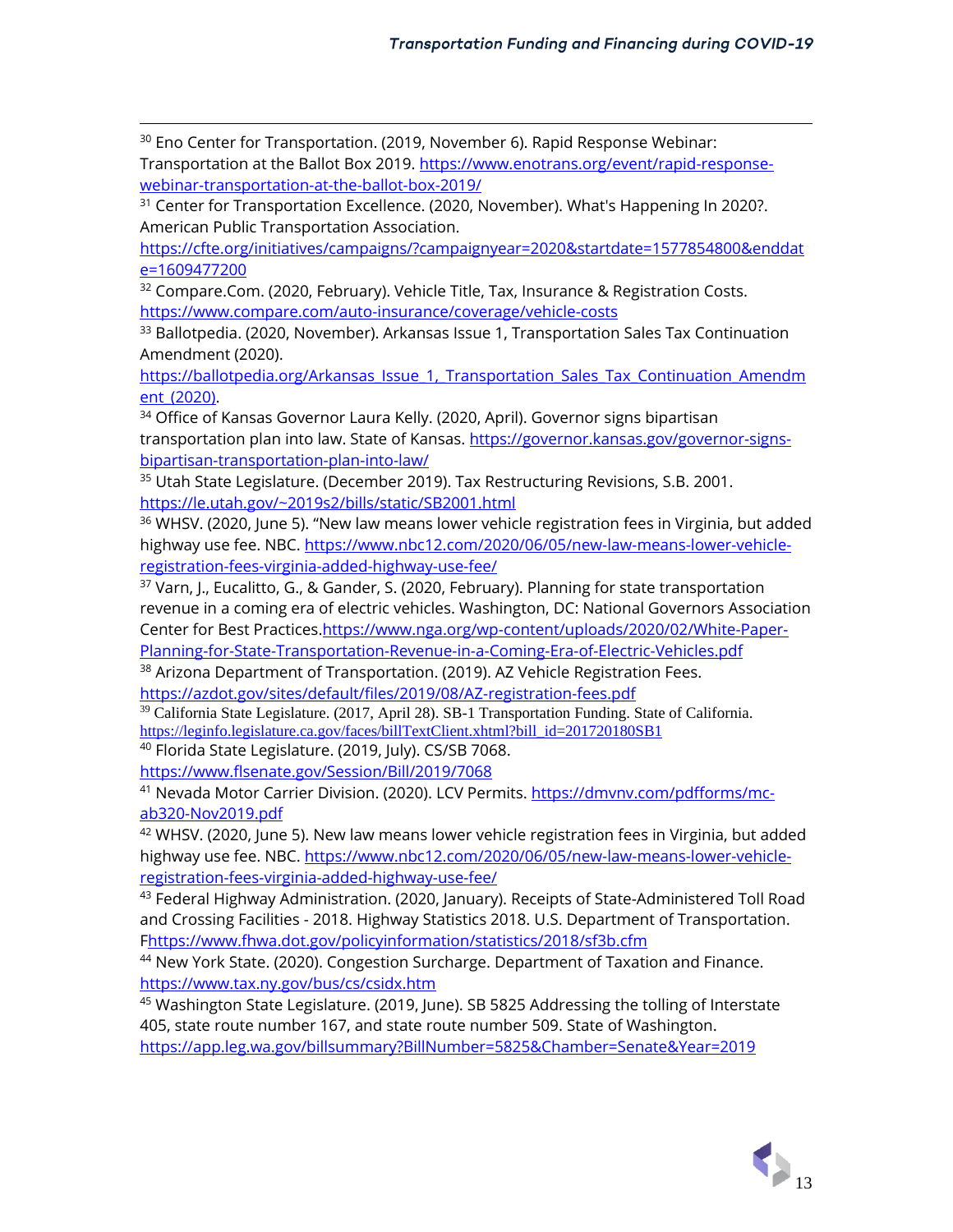$46$  Federal Highway Administration. (2020, January). Revenues Used By States for Highways – 2018. Highway Statistics 2018. U.S. Department of Transportation.

<https://www.fhwa.dot.gov/policyinformation/statistics/2018/sf1.cfm>

<sup>47</sup>Federal Transit Administration. (2018). 2018 Annual Database Revenue Sources. U.S. Department of Transportation. [https://www.transit.dot.gov/ntd/data-product/2018-annual-](https://www.transit.dot.gov/ntd/data-product/2018-annual-database-revenue-sources)

[database-revenue-sources](https://www.transit.dot.gov/ntd/data-product/2018-annual-database-revenue-sources)

<sup>48</sup> Colorado General Assembly. (2019). SB19-262 General Fund Transfer To Highway Users Tax Fund. State of Colorado.<https://leg.colorado.gov/bills/sb19-262>

<sup>49</sup> Office of Louisiana Governor John Bel Edwards. (2019, June). Gov. Edwards Signs \$700M Infrastructure Investment Bill. State of Louisiana.

<https://gov.louisiana.gov/index.cfm/newsroom/detail/2035>

<sup>50</sup> West Virginia 84th Legislature. (2019). SB 1016.

[https://www.wvlegislature.gov/Bill\\_Status/bills\\_text.cfm?billdoc=SB1016%20ENR.htm&yr=201](https://www.wvlegislature.gov/Bill_Status/bills_text.cfm?billdoc=SB1016%20ENR.htm&yr=2019&sesstype=1X&i=1016) [9&sesstype=1X&i=1016](https://www.wvlegislature.gov/Bill_Status/bills_text.cfm?billdoc=SB1016%20ENR.htm&yr=2019&sesstype=1X&i=1016)

<sup>51</sup> BATIC Institute. (2014). Financing Bonding and Debt Instruments. American Association of State Highway and Transportation Officials.

[http://www.financingtransportation.org/funding\\_financing/financing/bonding\\_debt\\_instrume](http://www.financingtransportation.org/funding_financing/financing/bonding_debt_instruments/municipal_public_bond_issues/) [nts/municipal\\_public\\_bond\\_issues/](http://www.financingtransportation.org/funding_financing/financing/bonding_debt_instruments/municipal_public_bond_issues/)

<sup>52</sup> Congressional Research Service. (2019). The Transportation Infrastructure Finance and Innovation Act (TIFIA) Program[. https://fas.org/sgp/crs/misc/R45516.pdf](https://fas.org/sgp/crs/misc/R45516.pdf)

<sup>53</sup> Federal Transit Administration. (2015). State Infrastructure Banks. U.S. Department of Transportation. [https://www.transit.dot.gov/funding/funding-finance-resources/state](https://www.transit.dot.gov/funding/funding-finance-resources/state-infrastructure-banks/state-infrastructure-banks-sibs)[infrastructure-banks/state-infrastructure-banks-sibs](https://www.transit.dot.gov/funding/funding-finance-resources/state-infrastructure-banks/state-infrastructure-banks-sibs)

<sup>54</sup> Dociah, S. and Parker, M. (2009, July). Introduction to Public-Private Partnerships with Availability Payments. Jeffrey Parker & Associates, Inc. BATIC.

[http://www.financingtransportation.org/pdf/jpa\\_introduction\\_to\\_availability\\_payments\\_0709.](http://www.financingtransportation.org/pdf/jpa_introduction_to_availability_payments_0709.pdf) [pdf](http://www.financingtransportation.org/pdf/jpa_introduction_to_availability_payments_0709.pdf)

<sup>55</sup> Connecticut General Assembly. (2020, March). HB 5518.

[https://cga.ct.gov/asp/cgabillstatus/cgabillstatus.asp?selBillType=Bill&which\\_year=2020&bill\\_](https://cga.ct.gov/asp/cgabillstatus/cgabillstatus.asp?selBillType=Bill&which_year=2020&bill_num=5518) [num=5518](https://cga.ct.gov/asp/cgabillstatus/cgabillstatus.asp?selBillType=Bill&which_year=2020&bill_num=5518)

<sup>56</sup> Idaho Legislature. (2019). Senate Bill 1065.

<https://legislature.idaho.gov/sessioninfo/2019/legislation/s1065/>

<sup>57</sup> Ballotpedia. (2020, July). Maine Question 2, Transportation Infrastructure Bond Issue. [https://ballotpedia.org/Maine\\_Question\\_2,\\_Transportation\\_Infrastructure\\_Bond\\_Issue\\_\(July\\_2](https://ballotpedia.org/Maine_Question_2,_Transportation_Infrastructure_Bond_Issue_(July_2020)) [020\)](https://ballotpedia.org/Maine_Question_2,_Transportation_Infrastructure_Bond_Issue_(July_2020))

<sup>58</sup> 127th Maine Legislature. (2015). An Act To Create Corridor Districts for the Purpose of Funding Transportation and Transit Services. HP0179, LD 247.

[https://legislature.maine.gov/legis/bills/bills\\_127th/billtexts/HP017901.asp](https://legislature.maine.gov/legis/bills/bills_127th/billtexts/HP017901.asp)

<sup>59</sup> Office of Michigan Governor Gretchen Whitmer. (2020, January). Governor Whitmer Announces Bold Administrative Action to Fix the Damn Roads in State of the State Address. State of Michigan. [https://www.michigan.gov/whitmer/0,9309,7-387-90499\\_90640-518433-](https://www.michigan.gov/whitmer/0,9309,7-387-90499_90640-518433--m_2020_1,00.html) [m\\_2020\\_1,00.html](https://www.michigan.gov/whitmer/0,9309,7-387-90499_90640-518433--m_2020_1,00.html)

<sup>60</sup> Minnesota 91st Legislature. (2019) 2019 Special Session Chapter 3. <https://www.revisor.mn.gov/laws/2019/1/Session+Law/Chapter/3/>